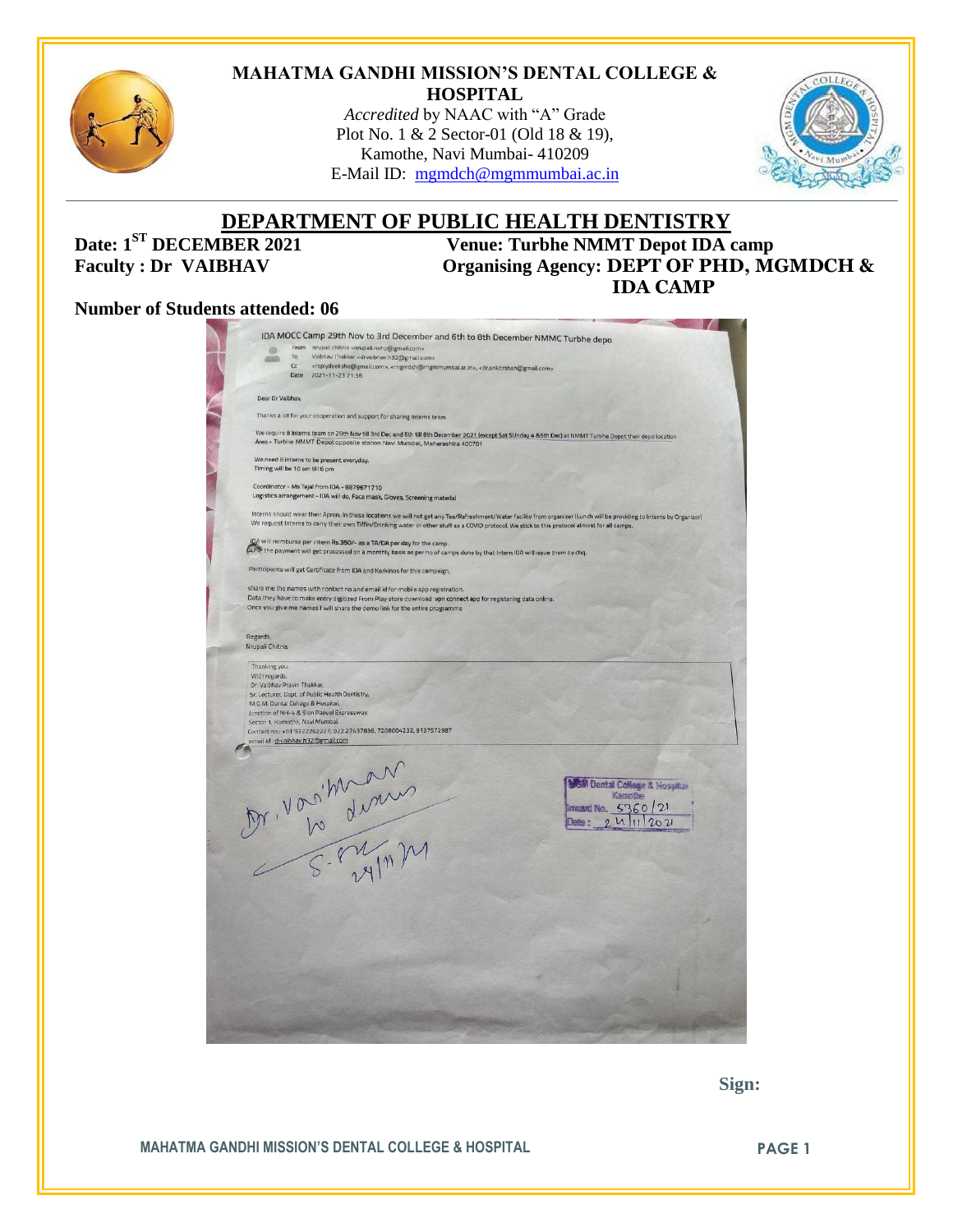### **Assessment of Oral Health Status and Treatment need of patients at NMMT Bus Depot Turbhe.**

 MGM Dental College in association with IDA constantly takes efforts of extending the oral health care to the community. The oral care initiative was also extended to patients at **NMMT Bus Depot Turbhe** with the intention of creating awareness and providing oral health care to the patients.

# **Aim and objective:**

- 1. To assess the oral health status of patients and to provide necessary Dental treatment.
- 2. To educate them and create awareness about oral health.

# **Method**:

A type III examination was carried out with the use of mouth mirror and probe in day light. All the patients were assessed for oral health status and were explained the need to get the problems corrected. The patients were made aware of the existing dental problems and preventive measures were explained.

**Observations:** A totalof 30 patients were examined for various dental problems. Those requiring extensive treatment were referred to MGM Dental College and Hospital, Kamothe.

| <b>Condition</b> | No. of             | Percentage    |  |
|------------------|--------------------|---------------|--|
|                  | <i>individuals</i> | $\frac{0}{0}$ |  |
| Dental caries    | 15                 | 49.99%        |  |
| Gingivitis       | 10                 | 33.33%        |  |
| Missing          |                    | 13.33%        |  |
| Malocclusion     |                    | 3.33%         |  |

# **1 Oral health status:**



#### **Interpretation and conclusion:**

**Dental caries is the most common problem among the patients followed by Gingivitis Oral health education and prevention strategies should be implemented in order to reduce the disease burden among these patients.**

 **Sign:**

**MAHATMA GANDHI MISSION'S DENTAL COLLEGE & HOSPITAL PAGE 2**